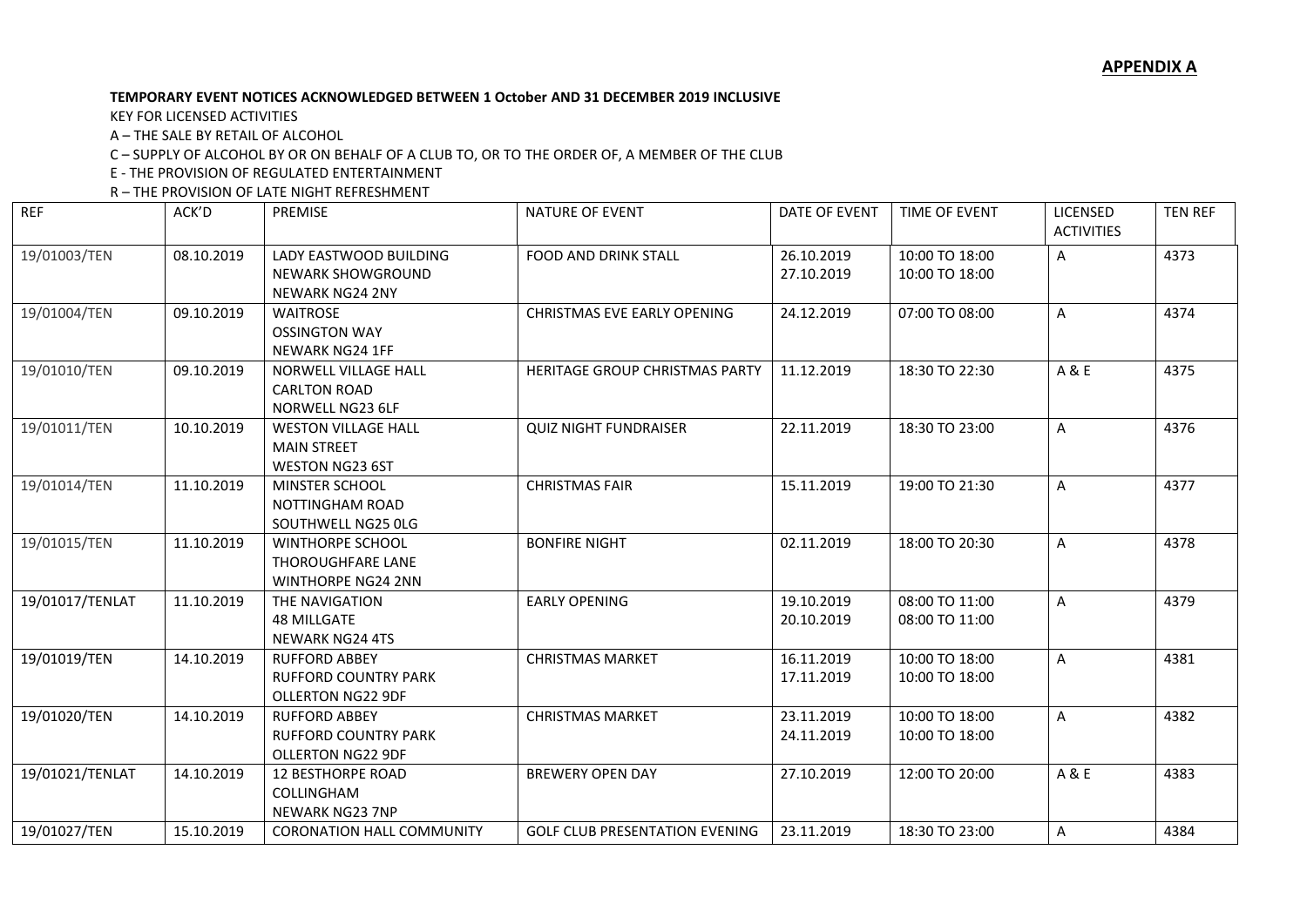|                 |            | <b>CENTRE</b>                 |                                 |            |                       |              |      |
|-----------------|------------|-------------------------------|---------------------------------|------------|-----------------------|--------------|------|
|                 |            | <b>MOOR LANE</b>              |                                 |            |                       |              |      |
|                 |            | SOUTH CLIFTON NG23 7BG        |                                 |            |                       |              |      |
| 19/01030/TEN    | 15.10.2019 | SOUTHWELL SCOUTS              | <b>CHRISTMAS QUIZ</b>           | 16.11.2019 | 18:30 TO 22:00        | $\mathsf{A}$ | 4385 |
|                 |            | <b>BISHOPS DRIVE</b>          |                                 |            |                       |              |      |
|                 |            | SOUTHWELL NG25 0GD            |                                 |            |                       |              |      |
| 19/01029/TEN    | 15.10.2019 | <b>WALESBY VILLAGE HALL</b>   | <b>HALLOWEEN PARTY</b>          | 31.10.2019 | 18:00 TO 22:00        | A & E        | 4386 |
|                 |            | <b>NEW HILL</b>               |                                 |            |                       |              |      |
|                 |            | <b>TUXFORD ROAD</b>           |                                 |            |                       |              |      |
|                 |            | WALESBY NG22 9PB              |                                 |            |                       |              |      |
| 19/01028/TEN    | 15.10.2019 | <b>CRICKET PAVILION</b>       | <b>BONFIRE NIGHT</b>            | 01.11.2019 | 18:00 TO 21:00        | A            | 4387 |
|                 |            | <b>KELHAM ROAD</b>            |                                 |            |                       |              |      |
|                 |            | <b>NEWARK NG24 1BX</b>        |                                 |            |                       |              |      |
| 19/01046/TEN    | 17.10.2019 | <b>FARNDON MEMORIAL HALL</b>  | <b>AMATEUR BOXING EVENT</b>     | 16.11.2019 | 18:00 TO 23:00        | A & E        | 4388 |
|                 |            | <b>MARSH LANE</b>             |                                 |            |                       |              |      |
|                 |            | <b>FARNDON NG24 3SZ</b>       |                                 |            |                       |              |      |
| 19/01051/TEN    | 17.10.2019 | WELLOW HOUSE SCHOOL           | <b>FIREWORKS PARTY</b>          | 08.11.2019 | 17:00 TO 19:30        | A            | 4389 |
|                 |            | <b>NEWARK ROAD</b>            |                                 |            |                       |              |      |
|                 |            | <b>WELLOW NG22 0EA</b>        |                                 |            |                       |              |      |
| 19/01052/TENLAT | 18.10.2019 | ST GILES COMMUNITY CENTRE     | PRIVATE PARTY                   | 26.10.2019 | 19:00 TO 00:00        | A & E        | 4390 |
|                 |            | <b>MAIN STREET</b>            |                                 |            |                       |              |      |
|                 |            | <b>BALDERTON NG24 3PU</b>     |                                 |            |                       |              |      |
| 19/01053/TEN    | 18.10.2019 | NEWARK CASTLE AND GARDENS     | <b>COMMUNITY AWARDS EVENING</b> | 08.11.2019 | 18:00 TO 23:30        | A & E        | 4391 |
|                 |            | 31 CASTLEGATE                 |                                 |            |                       |              |      |
|                 |            | NEWARK NG24 1BG               |                                 |            |                       |              |      |
| 19/01054/TENLAT | 18.10.2019 | <b>NEWARK SHOWGROUND</b>      | STAND AT FESTIVE CRAFT AND GIFT | 26.10.2019 | 10:00 TO 17:00        | A            | 4392 |
|                 |            | <b>NEWARK NG24 2NY</b>        | SHOW                            | 27.10.2019 | 10:00 TO 17:00        |              |      |
| 19/01055/TEN    | 23.10.2019 | MINSTER SCHOOL                | <b>MUSICAL</b>                  | 26.11.2019 | 14:00 TO 17:00; 18:00 | A & E        | 4393 |
|                 |            | NOTTINGHAM ROAD               |                                 |            | TO 22:00              |              |      |
|                 |            | SOUTHWELL NG25 OLG            |                                 | 27.11.2019 | 14:00 TO 17:00        |              |      |
|                 |            |                               |                                 | 28.11.2019 | 14:00 TO 17:00        |              |      |
|                 |            |                               |                                 | 29.11.2019 | 14:00 TO 17:00        |              |      |
|                 |            |                               |                                 | 30.11.2019 | 14:00 TO 17:00; 18:00 |              |      |
|                 |            |                               |                                 |            | TO 22:00              |              |      |
| 19/01056/TEN    | 23.10.2019 | <b>43 MAIN STREET</b>         | <b>CHEESE AND WINE EVENT</b>    | 22.11.2019 | 19:00 TO 23:30        | A            | 4394 |
|                 |            | <b>FARNSFIELD</b>             |                                 |            |                       |              |      |
|                 |            | NEWARK NG22 8EF               |                                 |            |                       |              |      |
|                 |            |                               |                                 |            |                       |              |      |
| 19/01057/TENLAT | 23.10.2019 | <b>GUNTHORPE VILLAGE HALL</b> | <b>BONFIRE NIGHT</b>            | 02.11.2019 | 17:30 TO 22:00        | A & E        | 4395 |

DAVIDS LANE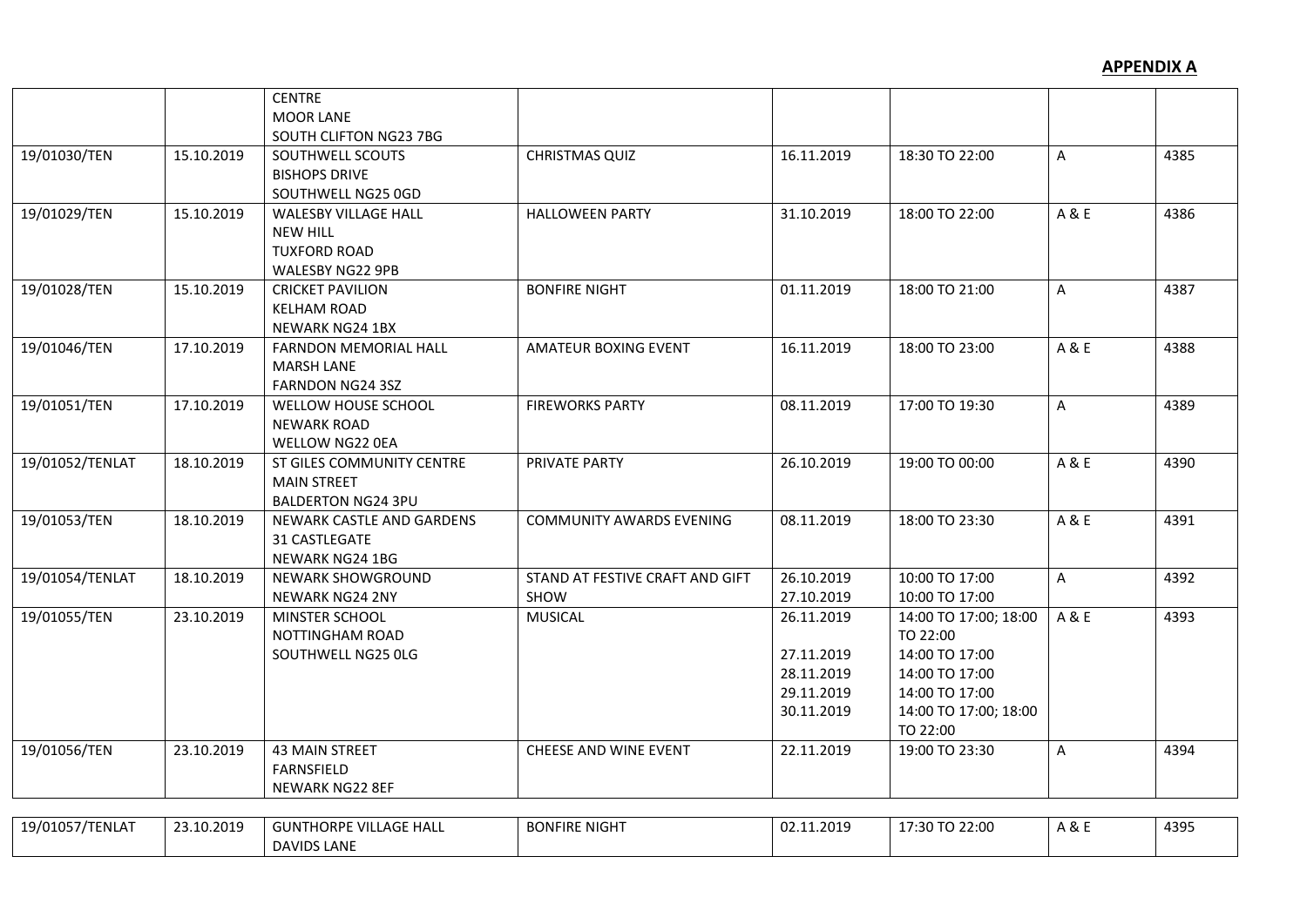|                                  |            | <b>GUNTHORPE NG14 7EW</b>                                               |                                                       |                                                                    |                                                                                                                                                                                       |          |      |
|----------------------------------|------------|-------------------------------------------------------------------------|-------------------------------------------------------|--------------------------------------------------------------------|---------------------------------------------------------------------------------------------------------------------------------------------------------------------------------------|----------|------|
| 19/01063/TEN                     | 24.10.2019 | MINSTER SCHOOL<br>NOTTINGHAM ROAD<br>SOUTHWELL NG25 OLG                 | <b>QUIZ NIGHT</b>                                     | 08.11.2019                                                         | 18:30 TO 23:00                                                                                                                                                                        | A        | 4396 |
| 19/01064/TEN                     | 24.10.2019 | SK625668<br><b>EDWINSTOWE HIGH STREET</b><br><b>EDWINSTOWE NG21 9QS</b> | <b>CHRISTMAS STREET PARTY</b>                         | 28.11.2019                                                         | 16:00 TO 19:30                                                                                                                                                                        | A & E    | 4397 |
| 19/01090/TEN                     | 28.10.2019 | <b>HOPYARD FARM</b><br>HOCKERWOOD LANE<br>SOUTHWELL NG25 0PZ            | <b>CONCERT</b>                                        | 16.11.2019                                                         | 19:00 TO 23:00                                                                                                                                                                        | A & E    | 4398 |
| 19/01091/TEN                     | 28.10.2019 | <b>HOPYARD FARM</b><br>HOCKERWOOD LANE<br>SOUTHWELL NG25 0PZ            | <b>CONCERT</b>                                        | 28.11.2019                                                         | 19:00 TO 23:00                                                                                                                                                                        | A & E    | 4399 |
| 19/01099/TEN<br><b>WITHDRAWN</b> | 04.11.2019 | MCCARROLLS BARBERS<br>32 KING STREET<br>SOUTHWELL NG25 0EN              | LATE NIGHT SHOPPING EVENT                             | 28.11.2019<br>29.11.2019<br>30.11.2019<br>01.12.2019               | 12:00 TO 23:00<br>12:00 TO 23:00<br>12:00 TO 23:00<br>12:00 TO 23:00                                                                                                                  | A        | 4400 |
| 19/01100/TEN                     | 04.11.2019 | MCCARROLLS BARBERS<br>32 KING STREET<br>SOUTHWELL NG25 0EN              | NEW YEARS EVE PARTY                                   | 31.12.2019<br>01.01.2020<br>02.01.2020                             | 12:00 TO 00:00; 00:00<br>TO 01:00<br>12:00 TO 00:00; 00:00<br>TO 01:00<br>12:00 TO 00:00; 00:00<br>TO 01:00                                                                           | A & E    | 4401 |
| 19/01101/TEN                     | 04.11.2019 | <b>MADISONS</b><br>39A CARTER GATE<br>NEWARK NG24 1UA                   | PREMISES OPENING WHILE LICENCE<br><b>GOES THROUGH</b> | 22.11.2019<br>23.11.2019<br>24.11.2019                             | 09:00 TO 00:00; 00:00<br>TO 02:00<br>09:00 TO 00:00; 00:00<br>TO 02:00<br>09:00 TO 00:00                                                                                              | A, E & R | 4402 |
| 19/01102/TEN                     | 04.11.2019 | <b>MADISONS</b><br>39A CARTER GATE<br><b>NEWARK NG24 1UA</b>            | PREMISES OPENING WHILE LICENCE<br><b>GOES THROUGH</b> | 27.11.2019<br>28.11.2019<br>29.11.2019<br>30.11.2019<br>01.12.2019 | 09:00 TO 00:00; 00:00<br>TO 01:30<br>09:00 TO 00:00; 00:00<br>TO 02:00<br>09:00 TO 00:00; 00:00<br>TO 02:00<br>09:00 TO 00:00; 00:00<br>TO 02:00<br>09:00 TO 00:00; 00:00<br>TO 00:00 | A, E & R | 4403 |
| 19/01103/TEN                     | 04.11.2019 | <b>43 MAIN STREET</b><br><b>FARNSFIELD</b>                              | CHEESE AND WINE EVENT                                 | 29.11.2019                                                         | 19:00 TO 23:30                                                                                                                                                                        | Α        | 4404 |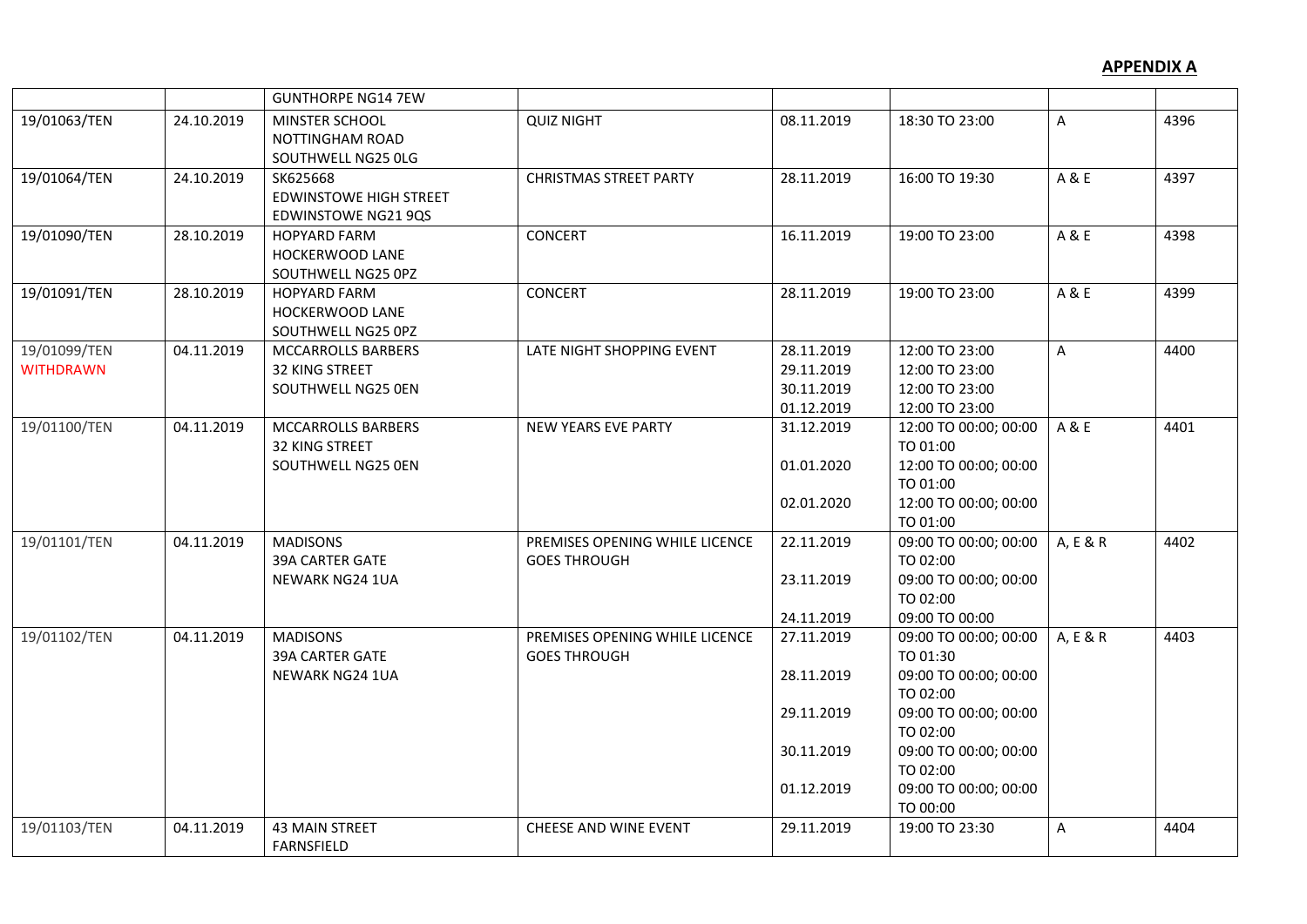|                 |            | NEWARK NG22 8EF                                                                                |                                  |            |                |       |      |
|-----------------|------------|------------------------------------------------------------------------------------------------|----------------------------------|------------|----------------|-------|------|
| 19/01104/TEN    | 04.11.2019 | <b>HIGHFIELDS SCHOOL</b><br><b>LONDON ROAD</b><br>NEWARK NG24 3AL                              | <b>CHRISTMAS FAYRE</b>           | 29.11.2019 | 16:00 TO 19:30 | A     | 4405 |
| 19/01105/TEN    | 04.11.2019 | <b>ST MARYS CHURCH</b><br><b>CHURCH LANE</b><br>LOWDHAM NG14 7BQ                               | <b>CHRISTMAS CONCERT</b>         | 18.12.2019 | 19:00 TO 23:00 | A & E | 4406 |
| 19/01106/TEN    | 05.11.2019 | BRENDA'S<br><b>MAIN STREET</b><br>NORWELL NG23 6JN                                             | <b>WINE TASTING EVENT</b>        | 21.11.2019 | 18:00 TO 23:00 | A     | 4407 |
| 19/01107/TENLAT | 05.11.2019 | <b>NEWARK ACADEMY</b><br><b>LONDON ROAD</b><br>NEWARK NG24 3AL                                 | NEWARK SWIM CLUB EVENT           | 15.11.2019 | 19:00 TO 22:00 | A     | 4408 |
| 19/01118/TEN    | 08.11.2019 | <b>GUNTHORPE VILLAGE HALL</b><br><b>DAVIDS LANE</b><br><b>GUNTHORPE NG14 7EW</b>               | <b>CHRISTMAS LIGHT SWITCH ON</b> | 29.11.2019 | 17:00 TO 23:00 | A & E | 4409 |
| 19/01122/TEN    | 08.11.2019 | ST MICHAEL AND ALL ANGELS<br><b>CHURCH</b><br><b>MAIN STREET</b><br><b>FARNSFIELD NG22 8EY</b> | <b>CONCERT</b>                   | 06.12.2019 | 18:00 TO 22:00 | A & E | 4410 |
| 19/01121/TEN    | 08.11.2019 | <b>CO-OP CAR PARK</b><br><b>MAIN STREET</b><br>FARNSFIELD NG22 8EF                             | <b>CHRISTMAS LIGHT SWITCH ON</b> | 01.12.2019 | 16:00 TO 18:00 | A & E | 4411 |
| 19/01124/TEN    | 08.11.2019 | PLOUGH<br><b>FOREST ROAD</b><br>NEW OLLERTON NG22 9QS                                          | <b>CHRISTMAS LIGHT SWITCH ON</b> | 29.11.2019 | 21:00 TO 22:30 | A & E | 4412 |
| 19/01125/TEN    | 08.11.2019 | <b>BLIDWORTH OAKS PRIMARY</b><br>SCHOOL<br>HAYWOOD AVENUE<br><b>BLIDWORTH NG21 ORE</b>         | <b>RACE NIGHT</b>                | 06.12.2019 | 19:00 TO 23:00 | A     | 4413 |
| 19/01129/TEN    | 12.11.2019 | LOWES WONG INFANT SCHOOL<br><b>QUEEN STREET</b><br>SOUTHWELL NG25 0AA                          | <b>CHRISTMAS FAIR</b>            | 04.12.2019 | 19:00 TO 23:30 | A     | 4414 |
| 19/01131/TEN    | 12.11.2019 | ALL SAINTS CHURCH<br><b>NEWARK ROAD</b><br><b>HAWTON NG24 3RN</b>                              | <b>CHRISTMAS FAIR</b>            | 30.11.2019 | 14:00 TO 17:00 | A     | 4415 |
|                 |            |                                                                                                |                                  |            |                |       |      |
| 19/01132/TEN    | 13.11.2019 | CHUTER EDE PRIMARY SCHOOL<br><b>WOLFIT AVENUE</b>                                              | <b>CHRISTMAS FAIR</b>            | 29.11.2019 | 18:00 TO 21:30 | A     | 4416 |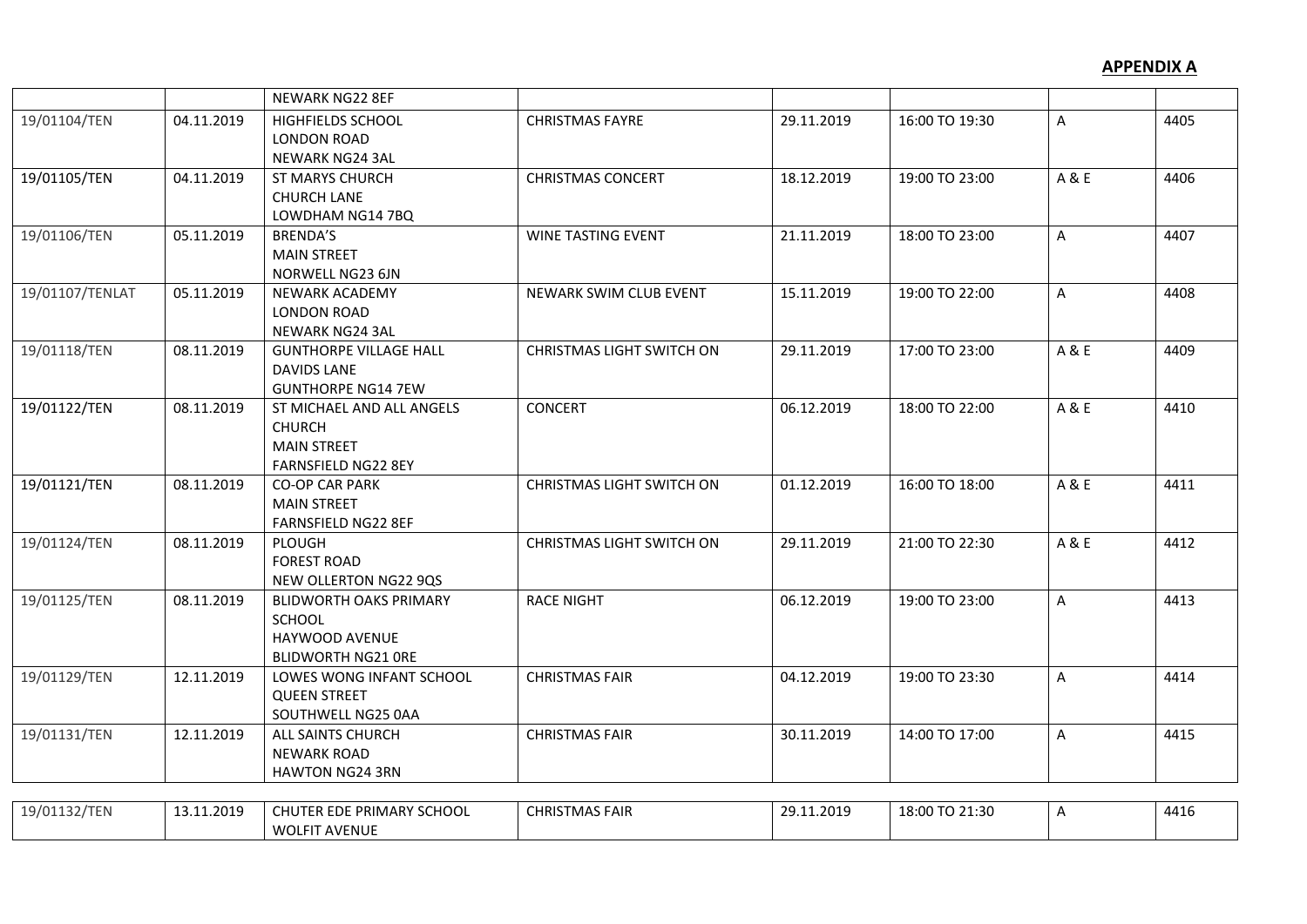|                 |            | <b>BALDERTON NG24 3PQ</b>                                                  |                                                       |                                                                    |                                                                                                                                                                    |          |      |
|-----------------|------------|----------------------------------------------------------------------------|-------------------------------------------------------|--------------------------------------------------------------------|--------------------------------------------------------------------------------------------------------------------------------------------------------------------|----------|------|
| 19/01133/TEN    | 13.11.2019 | CHUTER EDE PRIMARY SCHOOL<br><b>HUNTERS ROAD</b><br>FERNWOOD NG24 3WB      | <b>CHRISTMAS FAIR</b>                                 | 06.12.2019                                                         | 18:00 TO 21:30                                                                                                                                                     | A        | 4417 |
| 19/01146/TENLAT | 13.11.2019 | THE OLD THEATRE DELI<br><b>4 MARKET PLACE</b><br>SOUTHWELL NG25 OHE        | PRIVATE PARTY                                         | 23.11.2019<br>24.11.2019                                           | 18:00 to 00:00<br>00:00 to 01:00                                                                                                                                   | A & E    | 4418 |
| 19/01155/TENLAT | 14.11.2019 | SOUTHWELL MARKET SQUARE<br><b>KING STREET</b><br>SOUTHWELL NG25 OFS        | SOUTHWELL CHRISTMAS MARKET                            | 28.11.2019                                                         | 16:00 TO 20:00                                                                                                                                                     | A        | 4419 |
| 19/01157/TENLAT | 14.11.2019 | THORESBY CARRIAGE HALL<br><b>THORSEBY PARK</b><br>NEWARK NG22 9EQ          | <b>CHRISTMAS FAIR</b>                                 | 23.11.2019<br>24.11.2019                                           | 09:00 TO 18:00<br>09:00 TO 18:00                                                                                                                                   | A        | 4420 |
| 19/01158/TEN    | 15.11.2019 | THE DAPPER SPANIEL<br><b>STAYTHORPE ROAD</b><br>ROLLESTON NG23 5SG         | <b>CHRISTMAS DAY OPENING</b>                          | 25.12.2019                                                         | 11:00 TO 23:59                                                                                                                                                     | A        | 4421 |
| 19/01162/TEN    | 15.11.2019 | <b>MADISONS</b><br>39A CARTER GATE<br><b>NEWARK NG24 1UA</b>               | PREMISES OPENING WHILE LICENCE<br><b>GOES THROUGH</b> | 04.12.2019<br>05.12.2019<br>06.12.2019<br>07.12.2019<br>08.12.2019 | 09:00 TO 00:00<br>00:00 TO 01:30; 09:00<br>TO 00:00<br>00:00 TO 02:00; 09:00<br>TO 00:00<br>00:00 TO 02:00; 09:00<br>TO 00:00<br>00:00 TO 02:00; 09:00<br>TO 00:00 | A, E & R | 4422 |
| 19/01163/TEN    | 18.11.2019 | <b>12 BESTHORPE ROAD</b><br>COLLINGHAM<br>NEWARK NG23 7NP                  | <b>OPEN DAY</b>                                       | 01.12.2019                                                         | 12:00 TO 20:00                                                                                                                                                     | A & E    | 4423 |
| 19/01164/TENLAT | 18.11.2019 | <b>21 NORTH END</b><br><b>FARNDON</b><br><b>NEWARK NG24 3SX</b>            | MARINA BOAT OWNERS MEETING                            | 30.11.2019                                                         | 13:00 TO 00:00                                                                                                                                                     | A & E    | 4424 |
| 19/01170/TENLAT | 18.11.2019 | <b>UPTON HALL</b><br><b>MAIN STREET</b><br><b>UPTON NG23 5TE</b>           | SOCIAL EVENING                                        | 01.12.2019                                                         | 12:00 TO 16:00                                                                                                                                                     | Α        | 4425 |
| 19/01172/TENLAT | 19.11.2019 | <b>THURGATON VILLAGE HALL</b><br><b>BLEASBY ROAD</b><br>THURGATON NG14 7FW | <b>CHRISTMAS PARTY</b>                                | 29.11.2019                                                         | 16:30 TO 20:00                                                                                                                                                     | A        | 4426 |
| 19/01178/TEN    | 20.11.2019 | 2 THE AVENUE<br><b>NEWARK NG24 1ST</b>                                     | <b>MASONIC LADIES EVENING</b>                         | 07.12.2019                                                         | 23:00 TO 00:00                                                                                                                                                     | C & E    | 4427 |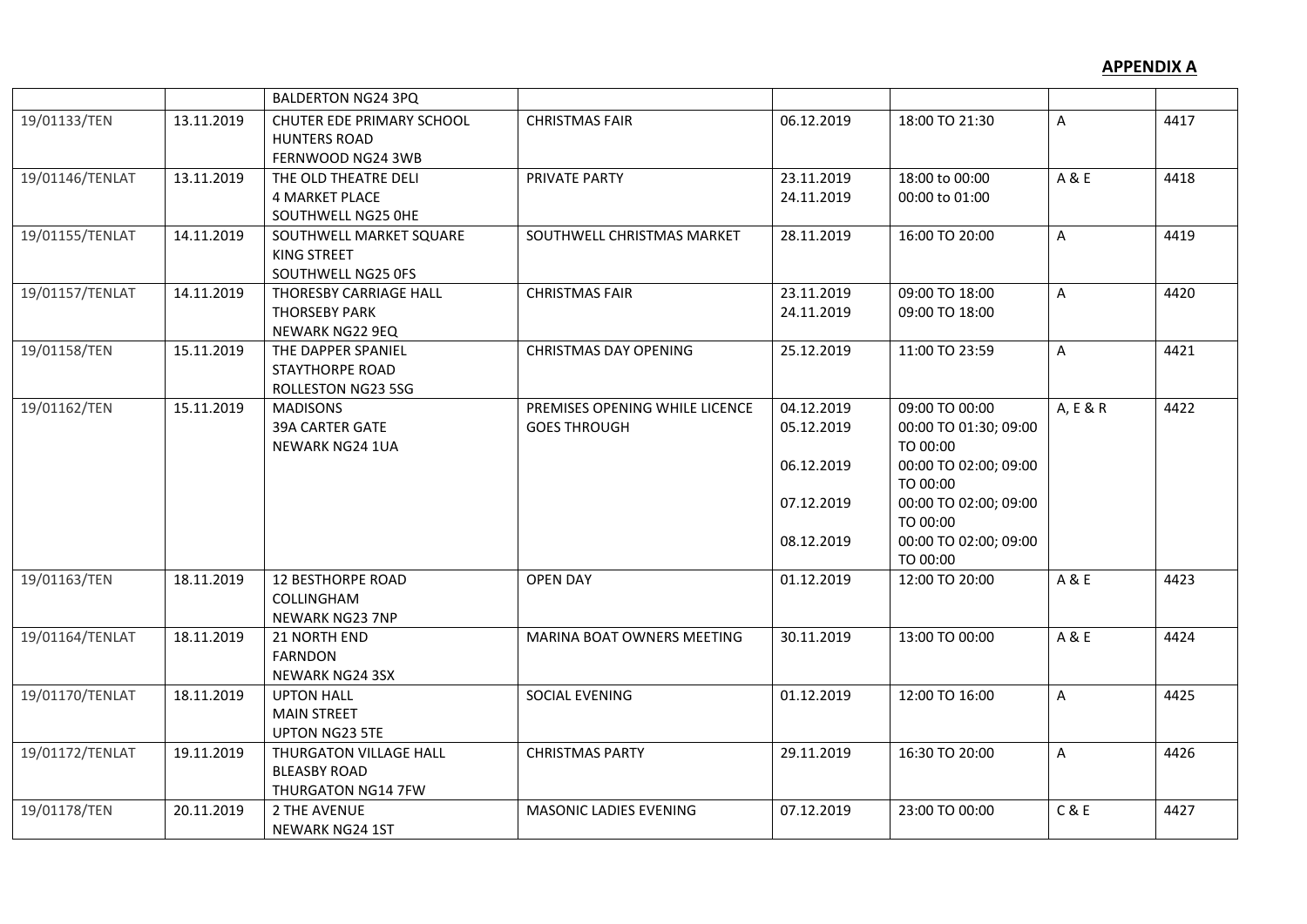## **APPENDIX A**

| 19/01180/TEN    | 20.11.2019 | <b>RED LION</b><br>SOUTHWELL ROAD                        | <b>CHRISTMAS DAY OPENING</b>                          | 25.12.2019 | 15:00 TO 19:00                          | A & E    | 4428 |
|-----------------|------------|----------------------------------------------------------|-------------------------------------------------------|------------|-----------------------------------------|----------|------|
| 19/01182/TEN    | 21.11.2019 | THURGATON NG14 7GP<br><b>MADISONS</b><br>39A CARTER GATE | PREMISES OPENING WHILE LICENCE<br><b>GOES THROUGH</b> | 11.12.2019 | 09:00 TO 00:00<br>00:00 TO 01:30; 09:00 | A, E & R | 4429 |
|                 |            | NEWARK NG24 1UA                                          |                                                       | 12.12.2019 | TO 00:00                                |          |      |
|                 |            |                                                          |                                                       |            | 00:00 TO 02:00; 09:00                   |          |      |
|                 |            |                                                          |                                                       | 13.12.2019 | TO 00:00                                |          |      |
|                 |            |                                                          |                                                       |            | 00:00 TO 02:00; 09:00                   |          |      |
|                 |            |                                                          |                                                       | 14.12.2019 | TO 00:00                                |          |      |
|                 |            |                                                          |                                                       |            | 00:00 TO 02:00; 09:00                   |          |      |
|                 |            |                                                          |                                                       | 15.12.2019 | TO 00:00                                |          |      |
| 19/01183/TEN    | 21.11.2019 | <b>LEYFIELDS FARM</b>                                    | <b>BREAKFAST MORNING</b>                              | 14.12.2019 | 09:00 TO 13:00                          | A        | 4430 |
|                 |            | KNEESALL                                                 |                                                       |            |                                         |          |      |
|                 |            | <b>NEWARK NG22 OAR</b>                                   |                                                       |            |                                         |          |      |
| 19/01186/TENLAT | 21.11.2019 | <b>FARNDON BOATHOUSE</b>                                 | <b>WINTER BALL</b>                                    | 29.11.2019 | 12:00 TO 23:30                          | A, E & R | 4431 |
|                 |            | OFF WYKE LANE                                            |                                                       | 30.11.2019 | 12:00 TO 23:30                          |          |      |
|                 |            | FARNDON NG24 3SX                                         |                                                       | 01.12.2019 | 12:00 TO 23:30                          |          |      |
| 19/01185/TENLAT | 21.11.2019 | <b>FARNDON BOATHOUSE</b>                                 | <b>CHRISTMAS PARTIES</b>                              | 04.12.2019 | 12:00 TO 23:30                          | A, E & R | 4432 |
|                 |            | OFF WYKE LANE                                            |                                                       | 05.12.2019 | 12:00 TO 23:30                          |          |      |
|                 |            | <b>FARNDON NG24 3SX</b>                                  |                                                       | 06.12.2019 | 12:00 TO 23:30                          |          |      |
|                 |            |                                                          |                                                       | 07.12.2019 | 12:00 TO 23:30                          |          |      |
|                 |            |                                                          |                                                       | 08.12.2019 | 12:00 TO 23:30                          |          |      |
|                 |            |                                                          |                                                       | 09.12.2019 | 12:00 TO 23:30                          |          |      |
|                 |            |                                                          |                                                       | 10.12.2019 | 12:00 TO 23:30                          |          |      |
| 19/01187/TEN    | 21.11.2019 | <b>FARNDON BOATHOUSE</b>                                 | <b>CHRISTMAS PARTIES</b>                              | 12.12.2019 | 12:00 TO 23:30                          | A, E & R | 4433 |
|                 |            | OFF WYKE LANE                                            |                                                       | 13.12.2019 | 12:00 TO 23:30                          |          |      |
|                 |            | <b>FARNDON NG24 3SX</b>                                  |                                                       | 14.12.2019 | 12:00 TO 23:30                          |          |      |
|                 |            |                                                          |                                                       | 15.12.2019 | 12:00 TO 23:30                          |          |      |
|                 |            |                                                          |                                                       | 16.12.2019 | 12:00 TO 23:30                          |          |      |
|                 |            |                                                          |                                                       | 17.12.2019 | 12:00 TO 23:30                          |          |      |
|                 |            |                                                          |                                                       | 18.12.2019 | 12:00 TO 23:30                          |          |      |
| 19/01189/TENLAT | 22.11.2019 | <b>SCOUT HALL</b>                                        | <b>CHRISTMAS FAYRE</b>                                | 01.12.2019 | 10:00 TO 14:00                          | A        | 4434 |
|                 |            | <b>MAIN STREET</b>                                       |                                                       |            |                                         |          |      |
|                 |            | CODDINGTON                                               |                                                       |            |                                         |          |      |
|                 |            | <b>NEWARK NG24 2PN</b>                                   |                                                       |            |                                         |          |      |

| 19/01190/TEN | 22.11.2019 | <b>GUNTHORPE PRIMARY SCHOOL</b> | <b>QUIZ NIGHT</b> | 24.01.2020 | 19:00 TO 23:00 | 4435 |
|--------------|------------|---------------------------------|-------------------|------------|----------------|------|
|              |            | <b>DAVIDS LANE</b>              |                   |            |                |      |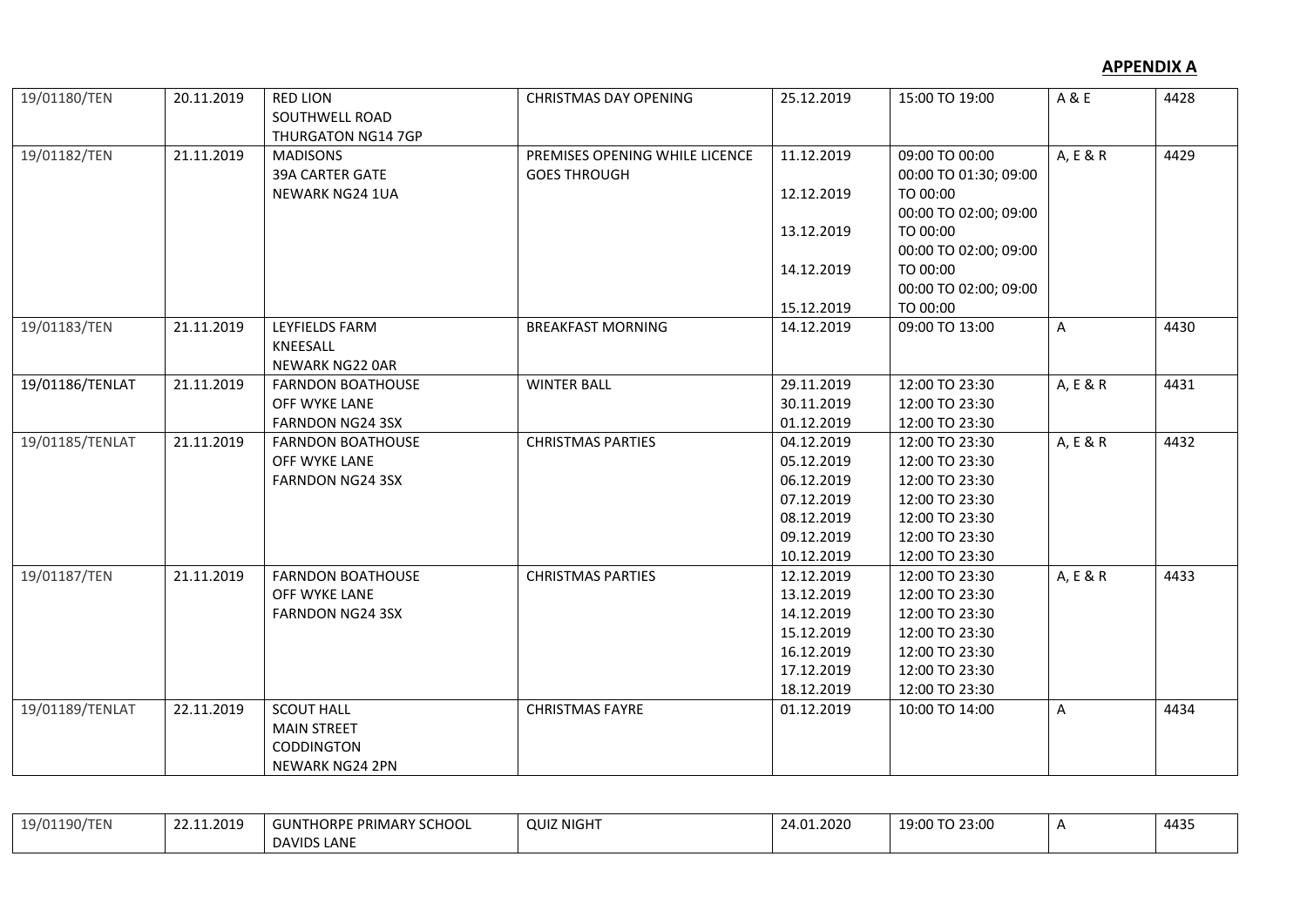|                 |            | <b>GUNTHORPE NG14 7EW</b>                                                              |                                           |                                                                                  |                                                                                                          |                |      |
|-----------------|------------|----------------------------------------------------------------------------------------|-------------------------------------------|----------------------------------------------------------------------------------|----------------------------------------------------------------------------------------------------------|----------------|------|
| 19/01197/TEN    | 25.11.2019 | SOUTHWELL MINSTER SCHOOL<br>NOTTINGHAM ROAD<br>SOUTHWELL NG25 OLG                      | <b>DOLLY PARTON EVENT</b>                 | 06.03.2020                                                                       | 19:00 TO 23:00                                                                                           | A              | 4436 |
| 19/01199/TEN    | 26.11.2019 | <b>EPPERSTONE VILLAGE HALL</b><br><b>GONALSTONE LANE</b><br><b>EPPERSTONE NG14 6AY</b> | <b>WEDDING RECEPTION</b>                  | 14.12.2019                                                                       | 14:30 TO 23:55                                                                                           | A & E          | 4437 |
| 19/01206/TEN    | 27.11.2019 | MUSKHAM PRIMARY SCHOOL<br><b>MAIN STREET</b><br>NORTH MUSKHAM NG23 6HD                 | <b>CHRISTMAS FAIR</b>                     | 18.12.2019                                                                       | 15:30 TO 18:00                                                                                           | $\mathsf{A}$   | 4438 |
| 19/01207/TEN    | 27.11.2019 | LIFESPRING CENTRE<br><b>SHERWOOD DRIVE</b><br><b>OLLERTON NG22 9PP</b>                 | <b>BIRTHDAY PARTY</b>                     | 14.12.2019                                                                       | 17:00 TO 00:00                                                                                           | A & E          | 4439 |
| 19/01215/TENLAT | 25.11.2019 | ST PETERS CROSS KEYS ACADEMY<br><b>SANDHILL ROAD</b><br><b>FARNDON NG24 4TE</b>        | <b>SCHOOL DISCO</b>                       | 06.12.2019                                                                       | 17:00 TO 19:00                                                                                           | A              | 4440 |
| 19/01216/TENLAT | 02.12.2019 | THE DOG AND DUCK<br><b>MAIN ROAD</b><br>KINGS CLIPSTONE NG21 9BT                       | <b>DISCO</b>                              | 07.12.2019<br>08.12.2019                                                         | 19:00 TO 00:00<br>19:00 TO 00:00                                                                         | $\mathsf{R}$   | 4441 |
| 19/01217/TENLAT | 02.12.2019 | THE DOG AND DUCK<br><b>MAIN ROAD</b><br>KINGS CLIPSTONE NG21 9BT                       | <b>DISCO</b>                              | 11.12.2019<br>12.12.2019<br>13.12.2019<br>14.12.2019<br>15.12.2019<br>16.12.2019 | 19:00 TO 00:00<br>19:00 TO 00:00<br>19:00 TO 00:00<br>19:00 TO 00:00<br>19:00 TO 00:00<br>19:00 TO 00:00 | $\mathsf{R}$   | 4442 |
| 19/01218/TEN    | 02.12.2019 | THE DOG AND DUCK<br><b>MAIN ROAD</b><br>KINGS CLIPSTONE NG21 9BT                       | <b>DISCO</b>                              | 18.12.2019<br>19.12.2019<br>20.12.2019<br>21.12.2019<br>22.12.2019<br>23.12.2019 | 19:00 TO 00:00<br>19:00 TO 00:00<br>19:00 TO 00:00<br>19:00 TO 00:00<br>19:00 TO 00:00<br>19:00 TO 00:00 | R              | 4443 |
| 19/01219/TEN    | 03.12.2019 | <b>RUTLAND ARMS</b><br>13-15 BARNBY GATE<br>NEWARK NG24 1PX                            | <b>DISCO AND KARAOKE</b>                  | 25.12.2019<br>26.12.2019<br>27.12.2019                                           | 02:00 TO 03:00<br>02:00 TO 03:00                                                                         | A, E & R       | 4444 |
| 19/01220/TEN    | 03.12.2019 | <b>RUTLAND ARMS</b><br>13-15 BARNBY GATE<br>NEWARK NG24 1PX                            | NEW YEARS EVE DISCO AND<br><b>KARAOKE</b> | 01.01.2020                                                                       | 02:00 TO 03:00                                                                                           | A, E & R       | 4445 |
| 19/01225/TENLAT | 04.12.2019 | <b>INKPOT MICROPUB</b><br><b>KIRKLINGTON ROAD</b>                                      | <b>WEDDING PARTY</b>                      | 12.12.2019<br>13.12.2019                                                         | 11:00 TO 00:00<br>00:00 TO 00:30                                                                         | <b>A&amp;R</b> | 4446 |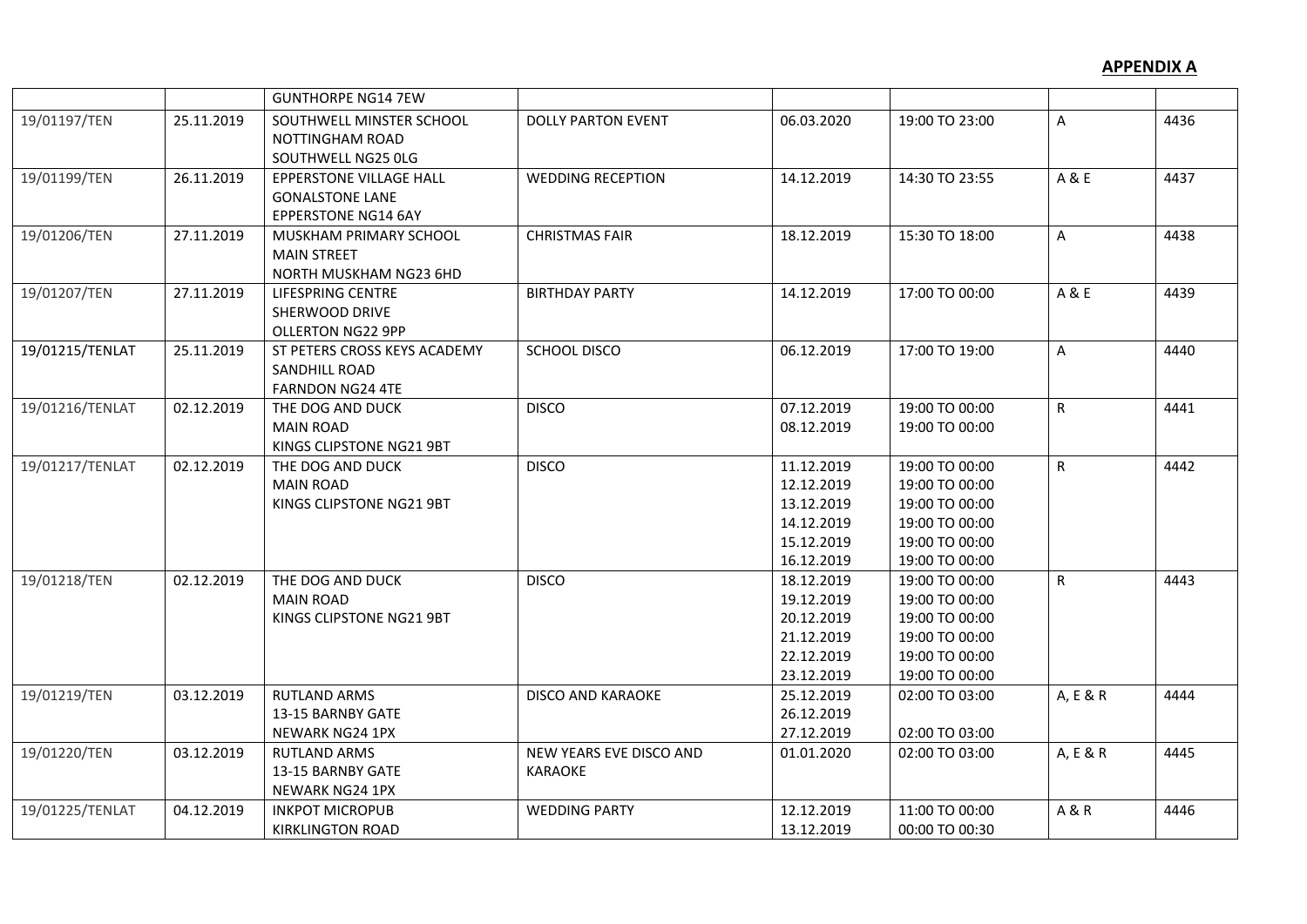|                 |            | RAINWORTH NG21 0JY                                                                                |                                  |                          |                                  |          |      |
|-----------------|------------|---------------------------------------------------------------------------------------------------|----------------------------------|--------------------------|----------------------------------|----------|------|
| 19/01228/TENLAT | 05.12.2019 | <b>43 MAIN STREET</b><br><b>FARNSFIELD</b><br>NEWARK NG22 8EF                                     | CHEESE AND WINE EVENT            | 15.12.2019               | 12:00 TO 22:30                   | Α        | 4447 |
| 19/01229/TENLAT | 05.12.2019 | <b>43 MAIN STREET</b><br><b>FARNSFIELD</b><br><b>NEWARK NG22 8EF</b>                              | CHEESE AND WINE EVENT            | 13.12.2019               | 19:00 TO 22:30                   | Α        | 4448 |
| 19/01231/TEN    | 05.12.2019 | THE NAVIGATION<br><b>48 MILLGATE</b><br>NEWARK NG24 4TS                                           | <b>EXTENSTION OF MUSIC HOURS</b> | 01.01.2020               | 00:00 TO 01:00                   | E.       | 4449 |
| 19/01236/TEN    | 09.12.2019 | <b>12 BESTHORPE ROAD</b><br>COLLINGHAM<br><b>NEWARK NG23 7NP</b>                                  | <b>FRIDAY NIGHT OPENING</b>      | 20.12.2019               | 18:00 TO 23:15                   | A & E    | 4450 |
| 19/01237/TEN    | 09.12.2019 | <b>12 BESTHORPE ROAD</b><br><b>COLLINGHAM</b><br><b>NEWARK NG23 7NP</b>                           | <b>OPEN DAY</b>                  | 29.12.2019               | 12:00 TO 20:00                   | A & E    | 4451 |
| 19/01238/TEN    | 09.12.2019 | <b>QUEENS HEAD</b><br><b>8 MARKET PLACE</b><br>NEWARK NG24 1DU                                    | <b>CHRISTMAS HOURS EXTENSION</b> | 25.12.2019               | 01:00 TO 02:00                   | A, E & R | 4452 |
| 19/01240/TEN    | 11.12.2019 | <b>QUEENS HEAD</b><br><b>8 MARKET PLACE</b><br><b>NEWARK NG24 1DU</b>                             | NEW YEAR HOURS EXTENSION         | 01.01.2020               | 01:00 TO 03:00                   | A, E & R | 4453 |
| 19/01244/TENLAT | 12.12.2019 | <b>HARBY VILLAGE HALL</b><br><b>HIGH STREET</b><br>HARBY NG23 7EB                                 | <b>BIRTHDAY PARTY</b>            | 27.12.2019               | 19:00 TO 23:30                   | A & E    | 4454 |
| 19/01257/TENLAT | 13.12.2019 | <b>ASHCROFT</b><br><b>EDINGLEY HILL</b><br>EDINGLEY NG22 8BU                                      | POP UP SHOP                      | 21.12.2019<br>22.12.2019 | 09:00 TO 16:00<br>09:00 TO 16:00 | A        | 4455 |
| 19/01264/TENLAT | 16.12.2019 | <b>VILLAGE HALL</b><br><b>BACK LANE</b><br><b>BARNBY IN THE WILLOWS</b><br><b>NEWARK NG24 2SD</b> | NEW YEARS EVE PARTY              | 31.12.2019               | 19:00 TO 24:00                   | Α        | 4456 |
| 19/01268/TENLAT | 18.12.2019 | <b>HARBY VILLAGE HALL</b><br><b>HIGH STREET</b><br><b>HARBY NG23 7EB</b>                          | <b>NEW YEARS EVE PARTY</b>       | 31.12.2019<br>01.01.2020 | 19:00 TO 00:00<br>00:00 TO 01:00 | A & E    | 4457 |
|                 |            |                                                                                                   |                                  |                          |                                  |          |      |
| 19/01275/TENLAT | 19.12.2019 | <b>COPPER BEECH</b><br><b>KIRKLINGTON ROAD</b>                                                    | NEW YEARS EVE LATE OPENING       | 31.12.2019<br>01.01.2020 | 12:00 TO 00:00<br>00:00 TO 02:00 | Α        | 4458 |